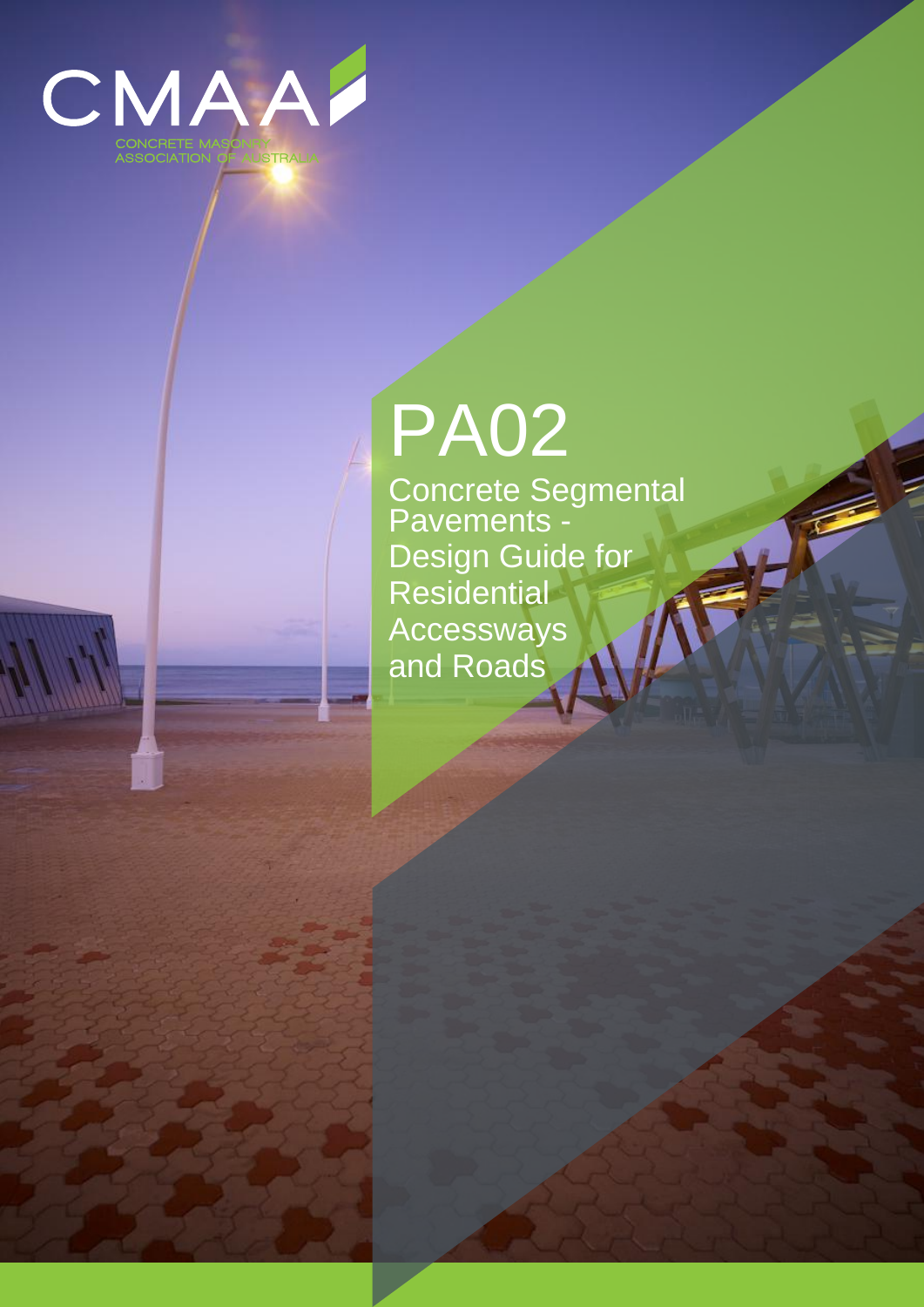While the contents of this publication are believed to be accurate and complete, the information given is intended for general guidance and does not replace the services of professional advisers on specific projects. Concrete Masonry Association of Australia cannot accept any liability whatsoever regarding the contents of this publication.

Copyright © Concrete Masonry Association of Australia 2014.

ABN 33 065 618 804.

This publication, its contents and format are copyright of the Concrete Masonry Association of Australia, and may not be reproduced, copied or stored in any medium without prior, written authorisation from the Institute. Concrete Masonry Association of Australia is wholly sponsored by the Australian concrete brick, block and paver industry. Local or state regulations may require variation from the practices and recommendations contained in this publication.

The Standards referenced in this manual were current at the time of publication.

Cover: Mersey Bluff

Product: Adbri Masonry Trihex®



PO Box 370, Artarmon NSW 1570 Australia Suite 3.02, Level 3, 44 Hampden Road Artarmon NSW 2064 Australia Telephone +61 2 8448 5500 Fax +61 2 9411 3801 ABN 30003873309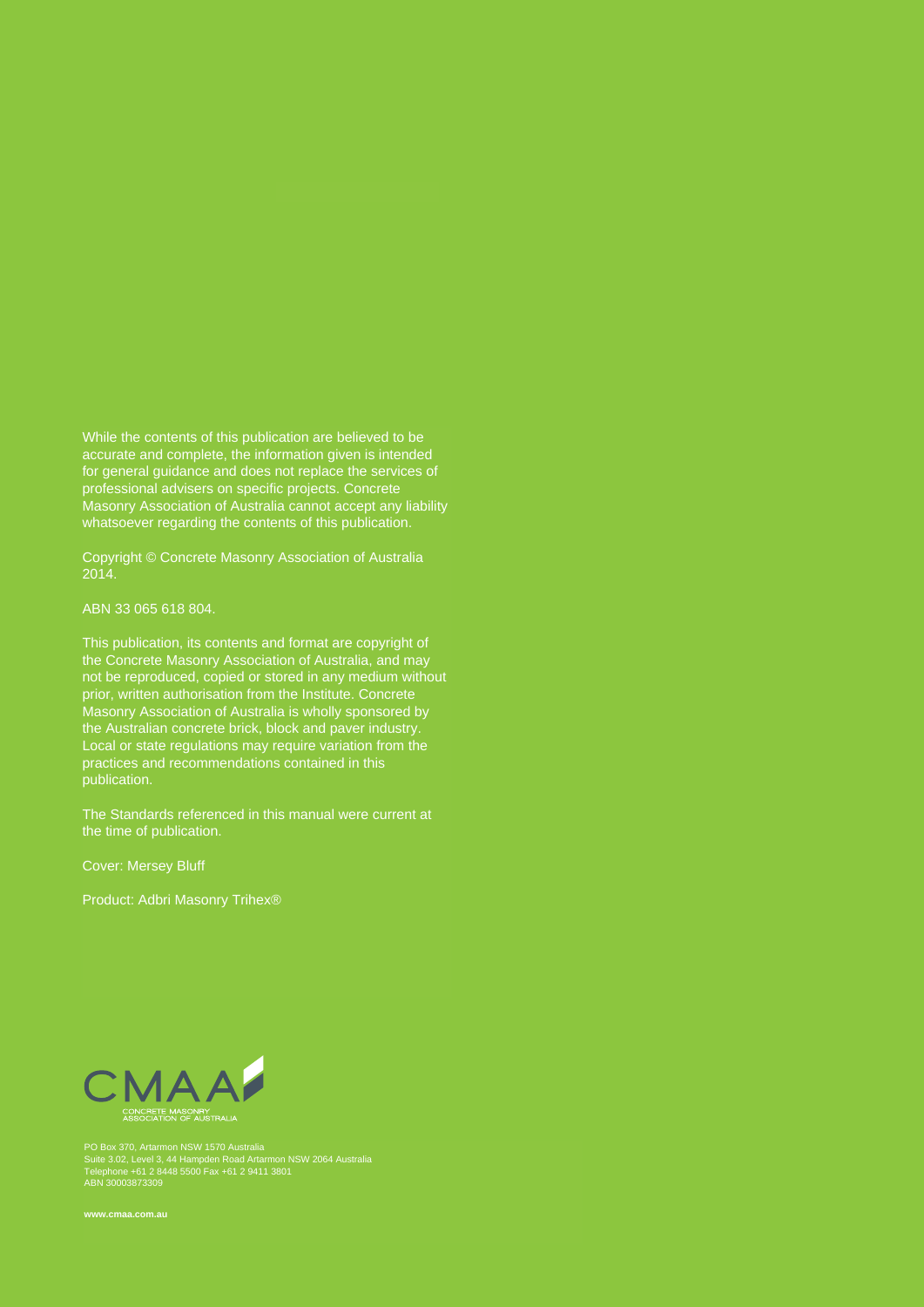# 1 Scope

This Guide supersedes *Interlocking Concrete Road Pavements, a Guide to Design and Construction* (T35) published in 1986 by the Cement and Concrete Association of Australia.

It provides information on the design of concrete segmental pavements for residential accessways and other public roads. Pavements for heavy-duty, off-road or specialised materials-handling vehicles and domestic driveways are beyond its scope. This Guide is not intended to serve either as a standard or a specification and its use or reference in such a way is not intended or authorised.

The information is intended for use by persons experienced in pavement design and related soils engineering who are able to assess the criteria used in this Guide and any limitations included in them.

The information is based on characteristics of concrete segmental pavements developed from dedicated laboratory and full-scale test pavements and by the performance of in-service concrete segmental pavements over about 20 years. Accordingly, much of the information may be inappropriate to other forms of paving. It is not intended that this Guide should take precedence over local experience or research which has produced good performance from thicknesses and materials that may vary from those mentioned herein.

It is an axiom that no two projects are identical. The information given in this Guide cannot be expected to apply in detail to the wide range of climatic and soil conditions in Australia. Accordingly, designers need to apply their own engineering judgement of local conditions in reaching design decisions for individual projects.

The successful completion of a concrete segmental pavement requires the use of surface detailing and relevant construction techniques. Information on pavement detailing is contained in a companion document *Concrete Segmental Pavements – Detailing Guide* (T46)*.*

Most of the manufacturers of concrete segmental pavers in Australia are members of the Concrete Masonry Association of Australia (CMAA). To enhance the performance of particular projects, it is recommended that advice is obtained from local CMAA members to adapt or supplement information contained in this Guide.

*The Cement and Concrete Association of Australia and the Concrete Masonry Association of Australia Limited are national non-profit organisations sponsored by the cement and concrete masonry industries in Australia to provide information on the many uses of cement and concrete masonry products. Since the information provided is intended for general guidance only and in no way replaces the service of professional consultants on particular projects, no liability can be accepted by the Associations for its use.*

*Industry Support Most of the manufacturers of quality concrete segmental pavers in Australia are members of the Concrete Masonry Association of Australia (CMAA). It is recommended that advice be obtained from local CMAA members to adapt or supplement information contained in this Guide.*

*Remember, when working with cement and concrete/mortar or manufactured or prefabricated concrete products, ALWAYS follow the manufacturer's instructions and seek advice about working safely with the products from the manufacturer, your nearest WorkCover Authority or Worksafe Australia.*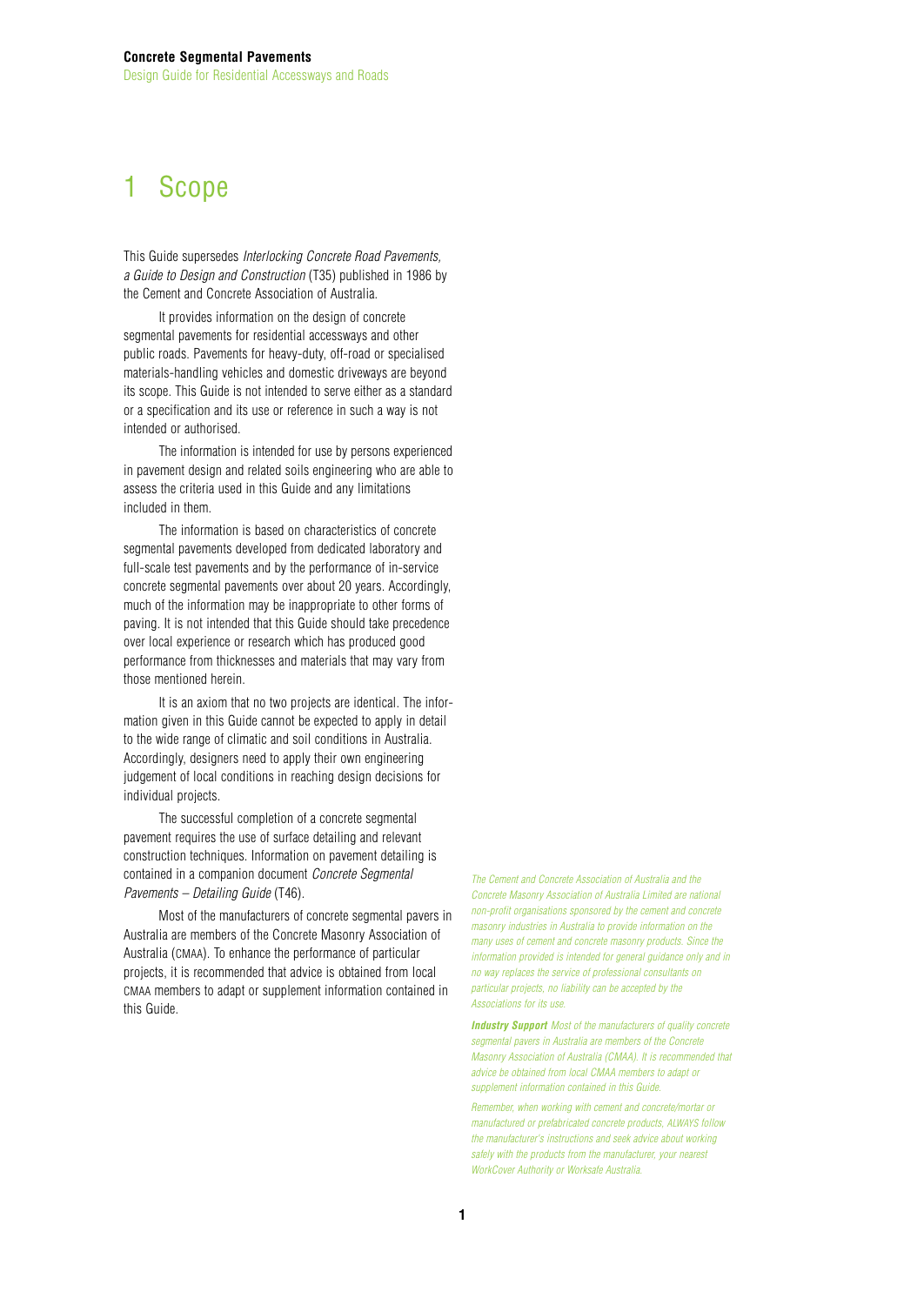# 2 Introduction

# 2.1 **APPLICATION**

In Australia, concrete segmental pavements have been in use in roads and residential streets for over 20 years. Although aesthetic appeal had an early influence on their use, they are recognised as serviceable load-carrying pavements with a satisfactory riding quality for most urban-traffic speeds and having particularly favourable characteristics contributing to safety $(1,2)$ .

Contemporary residential developments often include curved street alignments with varying pavement widths to restrict traffic speed, maximise land use and to add visual appeal. Concrete segmental pavements offer particular advantages in these situations. The construction process allows them to fit varying geometry. In traffic-management schemes to control traffic flow in established areas, the visual contrast offered by concrete segmental paving assists in defining the character of streets and pavement usage. Permanent colour and road markings can be incorporated at the time of construction.

Concrete segmental paving can be restored after disturbance (eg to gain access to underground services) without a 'patched' appearance.

# 2.2 **PAVING UNITS**

The properties of concrete segmental pavers are covered in a companion document *Concrete Segmental Pavements – Guide to Specifying* (T44). With continuing developments in paving units and construction techniques for pavements using them, designers and specifiers are advised in all instances to consult CMAA members who will advise on availability and selection of specific paving units and related construction procedures for all projects.

## 2.3 **TECHNOLOGY DEVELOPMENT**

Since the mid-1970s there has been extensive dedicated research, development and performance evaluation of concrete segmental paving. Australia has been at the forefront of technology development. There is now published documentation on the good performance of urban concrete segmental pavements in Australia after 20 years which confirm the suitability of current design practice<sup>(3)</sup>. Major texts by Shackel<sup>(4)</sup> and Lilley<sup>(5)</sup> are available. The first of these is a principal technology source for this Guide.

Computer software for thickness design of concrete segmental pavements, 'LOCKPAVE®', has been developed in Australia and is in use internationally. The criteria used, and the development and confirmation of LOCKPAVE is contained in a paper by Shackel $(6)$ . Some of the key points are set out in Clause 4.5. LOCKPAVE is available through the CMAA. Example thickness designs derived from it are included in this Guide.

# 2.4 **SEGMENTAL PAVING CHARACTERISTICS**

When properly designed and constructed, and particularly on an unbound basecourse, the stiffness of the surface layer of concrete paving units increases progressively under traffic, manifested by a gradual decrease in the development of rutting(7). The LOCKPAVE software enables the designer to assign stiffness values in the form of elastic moduli to the layer of paving units based on the expected design traffic and the characteristics of different categories of concrete segmental paving units. In minor residential streets where the estimated number of commercial vehicles may not exceed about 104, the full development of stiffening and modulus may not be realised. Allowance can be made for this in assigning the elastic moduli for design and is incorporated in LOCKPAVE.

# **2.5 DESIGN CO-OPERATION**

It is essential that thickness design, materials selection and construction practice are integrated in order to achieve the desired pavement quality. Co-operation among designer, specifier, constructor and manufacturer has been shown to have a significant beneficial influence on pavement quality<sup>(9)</sup>.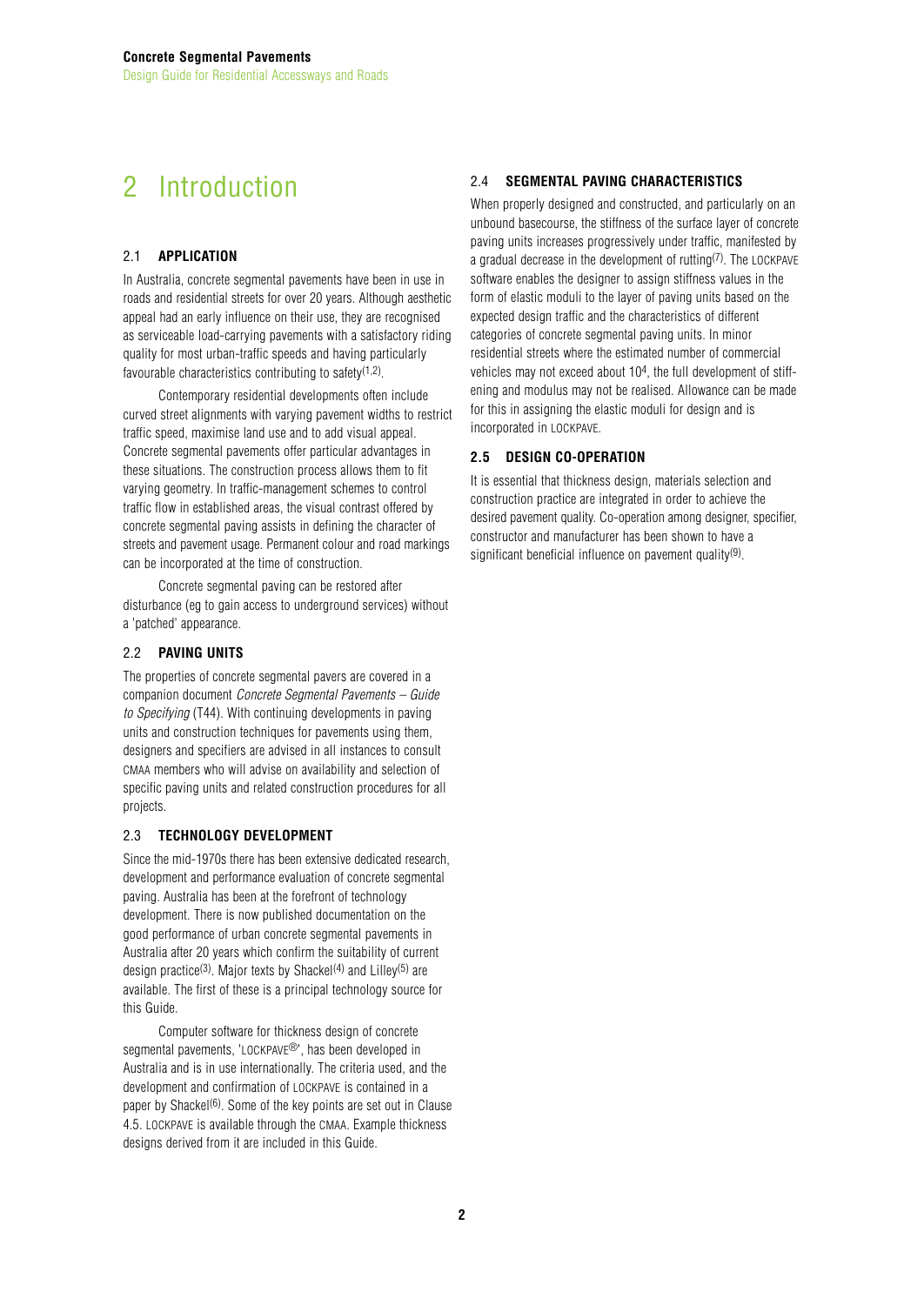# 3 Pavement Structure

## 3.1 **GENERAL**

Concrete segmental pavements include three basic layers as shown in Figure 1:

- Subgrade The subgrade is the prepared and compacted insitu soil or fill on which the pavement is constructed.
- Basecourse The basecourse includes one or more layers of high quality unbound crushed rock or natural gravel, cement-modified or cement-bound materials or lean-mix concrete.
- Surface The surface layer includes the concrete segmental paving units. A bedding course and edge restraints. Gaps, more commonly referred to as 'joints', between paving units are completely filled with a fine ioint-filling material.

On low-strength subgrades a sub-base can be incorporated in the pavement to provide a firm and stable platform for further construction. Some guidance on this additional layer is given in Clause 4.5.2.

## 3.2 **PAVEMENT LAYERS AND COMPUTER-AIDED DESIGN**

The LOCKPAVE software enables rapid evaluation of a range of combinations of pavement layers to be made, either at projectfeasibility or detailed-design stages. These combinations are shown in Table 1.

The information in this Guide provides only a summarised discussion of the range of options available to the designer. The charts in Figure 5 provide computed basecourse thicknesses for commonly used basecourse materials. With the speed of computer-aided design, designers are encouraged to investigate a range of layer options both for structural adequacy and costs before reaching the final design decision. Commentary on basecourse material selection is given in Clause 4.5.4.



**Figure 1** Concrete segmental pavement structure

**Table 1** Combinations of pavement layers covered by LOCKPAVE



# 3.3 **SURFACE DETAILING**

Good surface detailing represents an opportunity for the designer to combine visual appeal with pavement serviceability. Surface detailing includes pavement perimeters, edge restraints, roadside gullies, surface penetrations, sub-surface drainage, medians and traffic islands and connections with adjacent or other pavements.

Surface detailing is an important aspect of concrete segmental pavement design and construction where designers can benefit from consulting CMAA members for advice on available techniques and materials which will enhance the pavement.

Guidance on surface detailing is in included in *Concrete Segmental Pavements – Detailing Guide* (T46).

## 3.4 **DRAINAGE**

Good surface, sub-surface and subsoil drainage is essential for satisfactory pavement performance. Drainage needs to be considered during the design, specification and construction phases of a project. Requirements for surface profile, location and sizes of kerb gullies and surface inlets and the provision of sub-surface and subsoil drainage are the same as for other pavements on the same site.

During its early life, some rainwater may penetrate the pavement via the filled joints. Experience indicates that as detritus is deposited in these joints, pavement permeability is substantially reduced. This process may take some time and the use of a bituminous prime coat on the basecourse before placing the bedding course can minimise early water penetration into the basecourse.

Information on detailing of the drainage of the bedding course at pavement perimeters where heavy rainfall may occur, or on wide pavements, is contained in *Concrete Segmental Pavements – Detailing Guide* (T46).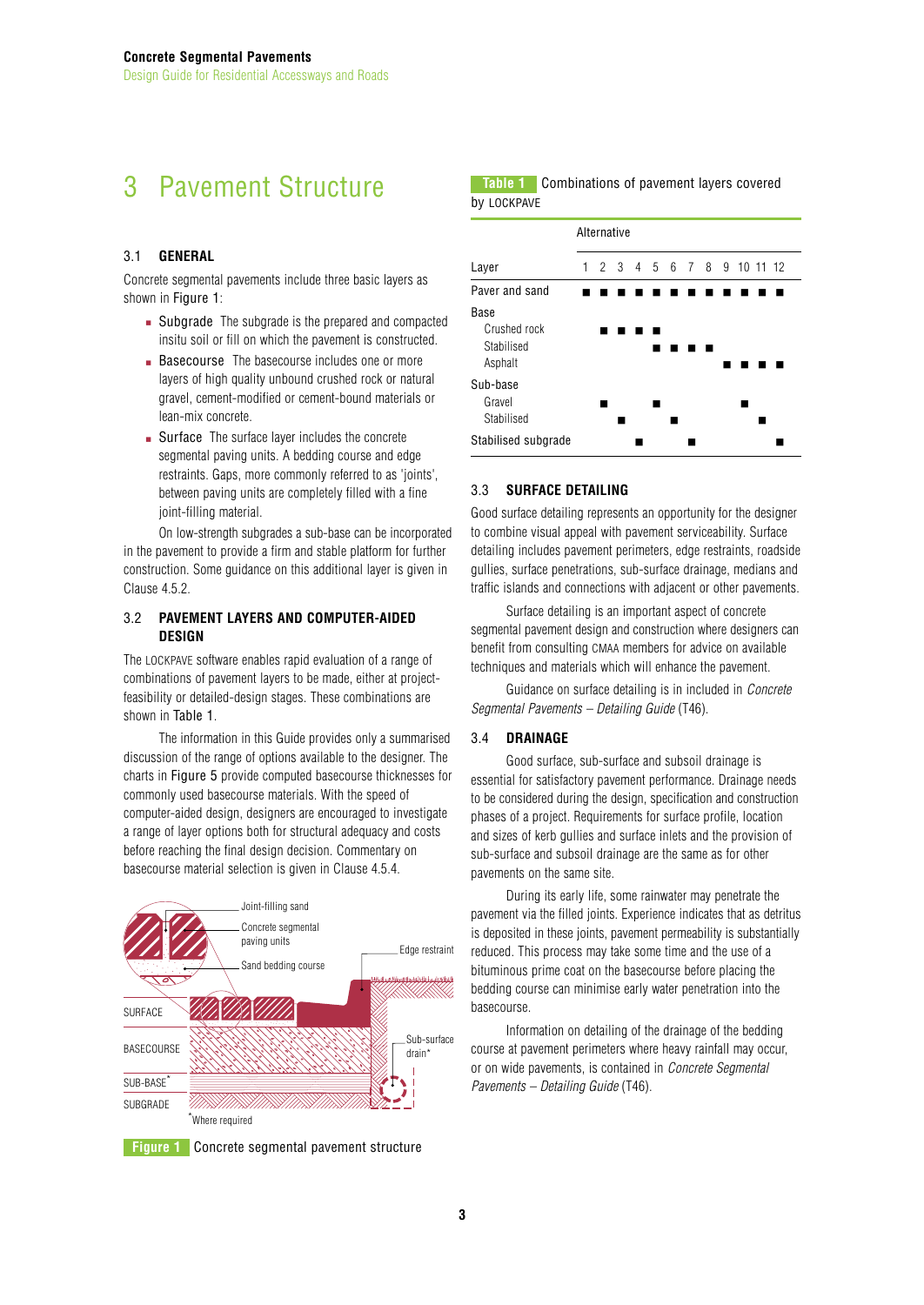# 4 Thickness Design

#### 4.1 **GENERAL**

There are five essential steps in the thickness design of a concrete segmental pavement:

- Traffic estimation
- Subgrade investigation
- Surface design
- Basecourse thickness design
- Design considerations for low-strength subgrades or irregular-shaped areas.

# 4.2 **TRAFFIC ESTIMATION**

Traffic for the design 'traffic lane' is estimated in terms of the number of commercial vehicles exceeding 3 t gross mass. Vehicles weighing less than 3 t do not significantly affect thickness design and simplified design is possible for this type of traffic. The period over which the traffic is estimated and the need to include annual growth factors over the design period are matters for decision by the designer.

For a given number of commercial vehicles, LOCKPAVE and the examples in this Guide utilise a published spectrum of proportions of axle types (ie single, tandem and triple axles) and axle loads for each axle type based on Australian load studies(10). This spectrum, which is given in Figure 2, includes heavily loaded trucks and is considered to be conservative for application in urban and residential pavement design.

The concept of Equivalent Standard Axles (ESA) developed many years ago and often used with conventional flexible pavements<sup> $(12)$ </sup> is not considered to be an appropriate pavement design factor for use in concrete segmental pavements. However, designers may use ESA when comparing concrete segmental pavements with other pavement types.

In the absence of local design traffic standards or data, it is possible to make estimates of traffic loads using data provided by ARRB(11) in conjunction with a local street hierarchy. The estimates can include provision for:

- $\blacksquare$  building-construction traffic in situations such as a residential street where the pavement is built before the houses;
- garbage-collection traffic;
- the likelihood of 'double trafficking' of vehicles entering and leaving narrow residential streets where entering and departing traffic tracks over the same area.

An illustration of a street hierarchy and traffic, derived from Potter(10), is shown in Table 2.



**Figure 2** Typical distribution of truck axle loads in Australia

**Table 2** Traffic statistics for residential streets (updated figures from Mulholland 1986) *– figures in brackets are mean values*

| Street<br>type | AADT<br>limits | $%$ CV                | ESA/CV                  | ESA/<br>day/lane       | r     |
|----------------|----------------|-----------------------|-------------------------|------------------------|-------|
| Minor          | <150           | $1.0 - 15.0$<br>(3.6) | $0.01 - 0.70$<br>(0.20) | $0.03 - 5.0$<br>(0.40) | 0.00  |
| Local access   | 150-1000       | $1.0 - 25.0$<br>(5.0) | $0.10 - 1.00$<br>(0.50) | $0.02 - 15$<br>(4.0)   | 0.01  |
| Collectors     | 1000-3000      | $20 - 200$<br>(7.0)   | $010 - 120$<br>(0.50)   | $5 - 90$<br>(30)       | 0.015 |
| Distributors   | >3000          | $2.0 - 8.0$<br>(3.7)  | $0.20 - 0.90$<br>(0.50) | $20 - 190$<br>(60)     | 0.025 |

AADT = Average Annual Daily Traffic

CV = Commercial Vehicles

ESA = Equivalent Standard Axles

 $r =$ Growth Rate

Traffic estimation may also include the following factors:

- For pavements catering essentially for slow-moving or parked vehicles, a two-tiered estimate may be economical, ie differentiating between areas catering primarily for vehicles less than 3 t and driveways or aisles carrying a mixture of vehicles including those expected to exceed 3 t.
- Theoretical basecourse thickness calculations for estimated numbers of commercial vehicles less than 104 can be less than 100 mm. This can be less than a practical minimum value for construction purposes which then controls thickness design for these low traffic volumes. The thicknesses shown in Figure 5 for unbound basecourses incorporate this factor.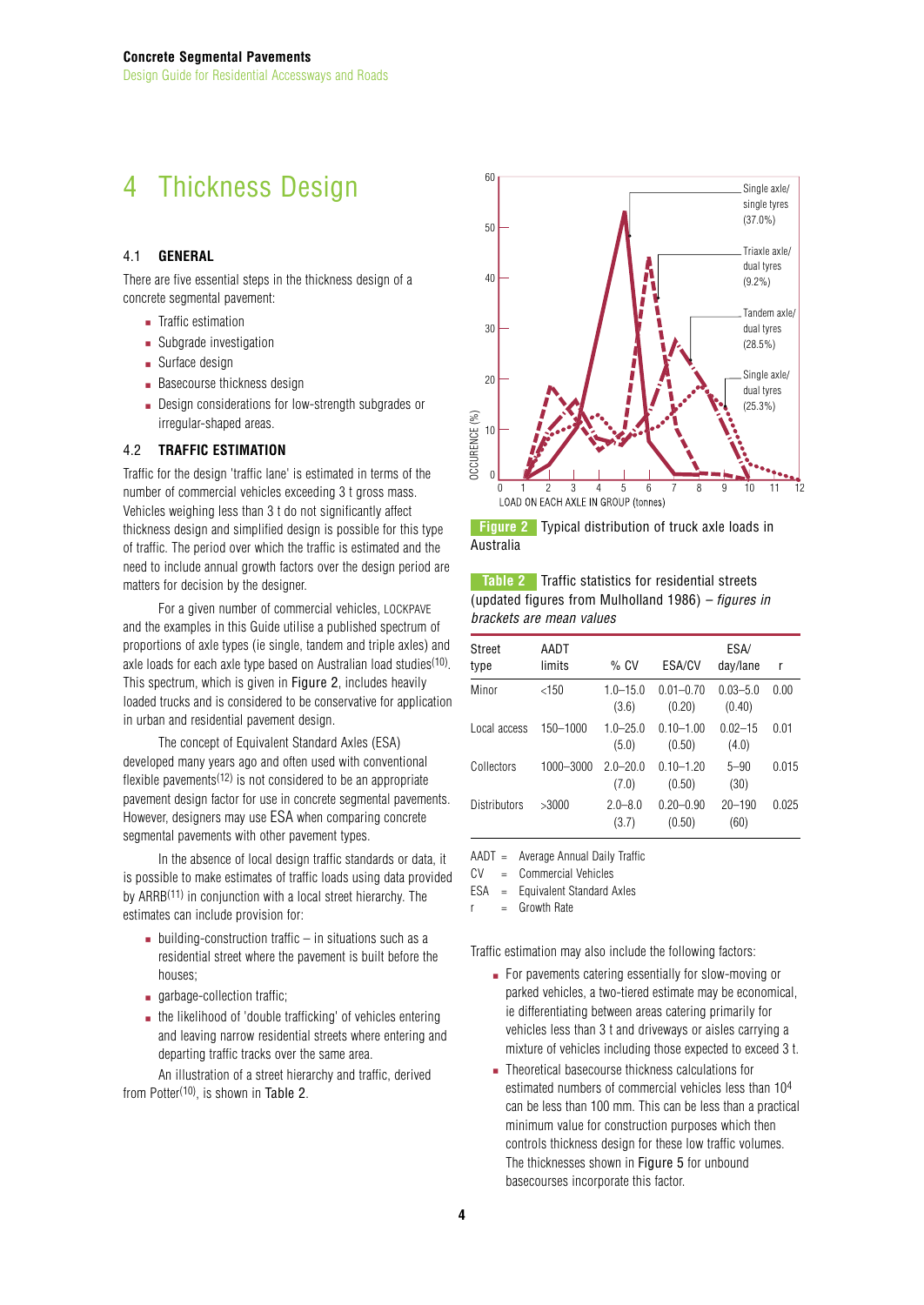■ For narrow or minor residential accessways, the concept of a design 'lane' may not be suitable and it may be necessary to assume that the carriageway accepts the full traffic load and 'double trafficking' occurs, ie each vehicle travels twice over the same area for cul-de-sac type pavements. This can apply to both building-construction and garbage-collection traffic.

## 4.3 **SUBGRADE INVESTIGATION**

Thickness design requires the assessment of the subgrade in terms of the California Bearing Ratio (CBR). The charts in Figure 5 are based on CBR values obtained from soil tested in a soaked condition. The use of a soaked CBR, particularly in clay or silty soils in major urban regions, is supported by research into existing pavements under Australian conditions(11,16). In arid areas, the use of an unsoaked CBR may be suitable. AUSTROADS(12) and ARRB(11) provide detailed guidance on methods for estimating design CBR values.

Estimates of CBR values should include an allowance for the natural variability of subgrade soils, particularly highplasticity soils. Sufficient locations should be sampled and evaluated to identify variations either between or within individual streets or paved areas. Where sufficient locations are investigated to permit the tabulation of a frequency distribution, a design CBR not exceeding the lower ten-percentile value is recommended.

The assigning of design CBR values is a key decision in pavement design and should always be made by an experienced engineer.

## 4.4 **SURFACE DESIGN**

## 4.4.1 **Paving Units**

Three factors are involved in the selection of a surface layer of concrete segmental paving units: shape, thickness and laying pattern. Units manufactured in accordance with T44 are classified into three paver shape types (A, B and C). Examples of these are shown in Figure 3. Laying patterns are shown in Figure 4, while recommended paving units and laying patterns for various traffic loads are set out in Table 3.

The most effective laying pattern is herringbone bond. The direction of traffic has little effect on the performance of paving units laid in this bond irrespective of the orientation of the rows of paving units. Other laying patterns, in descending order of effectiveness are basket-weave and stretcher bond. From Table 3 it can be seen that a wide range of surfacing designs are suitable for lightly trafficked pavements.

For parking areas catering principally for passenger cars and light utility or delivery vans, and for pedestrian areas likely to be subject to occasional service-vehicle use, the paving unit recommendations for traffic loads up to 104 commercial vehicles should be used.

## 4.4.2 **Bedding Course**

The quality and thickness of the bedding course have a significant influence on the performance of the pavement. However, its thickness is controlled by considerations of construction expedience rather than by a design process. For the purpose of thickness design, the bedding course has a nominal compacted thickness of 25 mm. The use of a bedding course thicker than about 30 mm is not recommended as it can result in differential compaction and will add unnecessary cost.

## 4.4.3 **Edge Restraint**

An edge restraint is required at the perimeter of the pavement to maintain bond in the surface layer. Restraints can also be used to separate areas having different laying patterns. The function of the edge restraint is to prevent movement of paving units near the perimeter under the action of traffic and to limit any consequent opening of joints and spreading of paving units. Edge restraints are required to have sufficient stability to withstand occasional vehicle impact.

Information on the selection and detailing of edge restraints is contained in *Concrete Segmental Pavements – Detailing Guide* (T46).

**Type A** Dentated units that key into each other and, by their plan geometry, interlock and resist the relative movement of joints parallel to both the longitudinal and transverse axes of the unit

**Type B** Dentated units that key into each other and, by their plan geometry, interlock and resist the relative movement of joints parallel to one axis

not interlock

**Type C** Units that do

**Figure 3** Paver shape types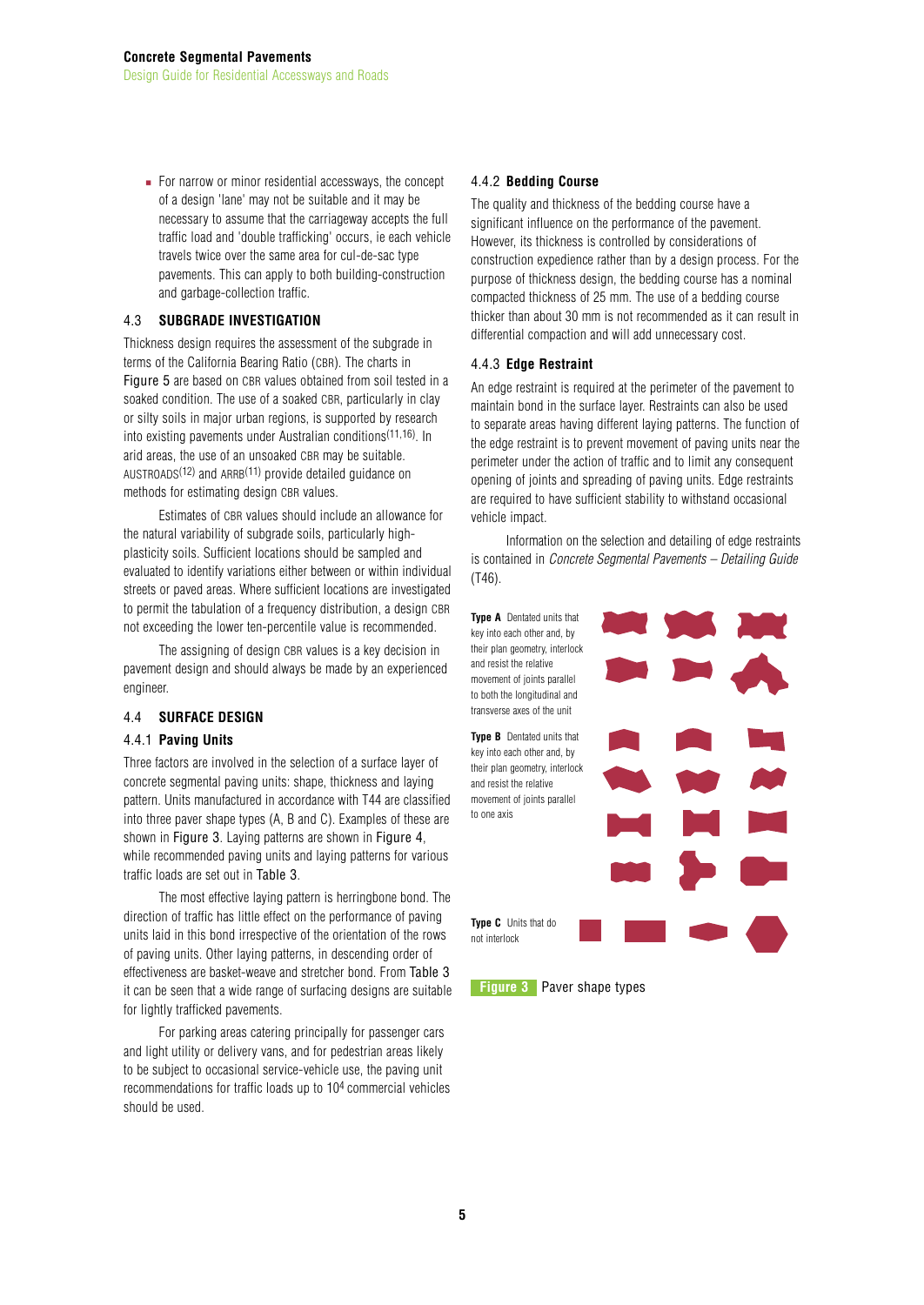

**Figure 4** Laying patterns

## **Table 3** Paving-unit shape, thickness and laying pattern

| Estimated traffic <sup>†</sup><br>(commercial vehicles | Recommended surface layer |                |                    |  |
|--------------------------------------------------------|---------------------------|----------------|--------------------|--|
| exceeding 3 t gross)                                   | Shape type                | Thickness (mm) | Laying pattern*    |  |
| Up to $103$                                            | A,B or C                  | 60             | H,B or S           |  |
| 103 to 104                                             | А<br>A, B or C            | 60<br>80       | H only<br>H,B or S |  |
| Over 104                                               | A only                    | 80             | H only             |  |

†Including building construction traffic

 $*H$  = Herringbone, B = Basketweave, S = Stretcher

#### Notes

- 1 If 80-mm shape Type A paving units, laid in herringbone bond only, are selected for a pavement subject to traffic loads up to 104 commercial vehicles, a basecourse thickness may be reduced by 20 mm.
- 2 For parking areas catering for family cars and station wagons only, the recommendations for traffic below 104 commercial vehicles are suitable. For access driveways or loading docks incorporated in a parking area and which may be regularly used by commercial vehicles exceeding 3 t gross, the surfacing should be appropriate for the estimated traffic load.
- 3 For pedestrian-mall pavements likely to be subject to occasional heavy construction service-vehicle usage, the recommendations for traffic loads up to 104 commercial vehicles should be used.

# 4.5 **THICKNESS DESIGN**

#### 4.5.1 **General**

Design examples for commonly used basecourse materials computed from LOCKPAVE are shown in Figure 5. The properties of materials used in the computations are given in Table 4.

The design recommendations given here are dependant upon the use of base and sub-base materials meeting the standards set out herein. The use of non-complying materials may invalidate the design assumptions of this Guide and needs to be investigated by a competent pavements engineer.

Three key design criteria included in LOCKPAVE are:

- For unbound materials, the aim of thickness design is to limit permanent deflection or rutting.
- For cement-bound material (or lean-mix concrete), the aim of thickness design is to avoid flexural cracking at the bottom of the layer.
- As a result of the segmental or 'pre-cracked' nature of the surface, fatigue is not a consideration in the surfacing.

#### **Table 4** Properties of unbound basecourse materials

|                                                                   | Maximum nominal aggregate size |                 |                 |
|-------------------------------------------------------------------|--------------------------------|-----------------|-----------------|
|                                                                   | $20 \text{ mm}$                | $20 \text{ mm}$ | $40 \text{ mm}$ |
|                                                                   | Class A                        | Class B         | Class B         |
| % passing sieve size                                              |                                |                 |                 |
| $53.0 \text{ mm}$                                                 |                                |                 | 100             |
| $37.5 \text{ mm}$                                                 |                                |                 | $95 - 100$      |
| $26.5$ mm                                                         | 100                            | 100             | $80 - 90$       |
| $19.0 \text{ mm}$                                                 | $95 - 100$                     | $95 - 100$      | 69-83           |
| $13.2 \text{ mm}$                                                 | 78-92                          | 78-92           | $56 - 74$       |
| $9.5 \text{ mm}$                                                  | 68-83                          | $69 - 83$       | $44 - 64$       |
| 4.75 mm                                                           | $44 - 64$                      | $44 - 64$       | $29 - 49$       |
| $2.36$ mm                                                         | $29 - 47$                      | $30 - 48$       | $21 - 37$       |
| 425 microns                                                       | $12 - 20$                      | $14 - 22$       | $10 - 17$       |
| 75 microns                                                        | $2 - 6$                        | $6 - 10$        | $5 - 8$         |
| Liquid limit (max)                                                | 20                             | 23              | 23              |
| Plasticity index (max)                                            | 6                              | 8               | 8               |
| Los Angeles Test % loss (max)                                     | 40                             | 50              | 50              |
| CBR after soaking at 98%<br>modified maximum dry<br>density (min) | 100                            | 80              | 80              |
|                                                                   |                                |                 |                 |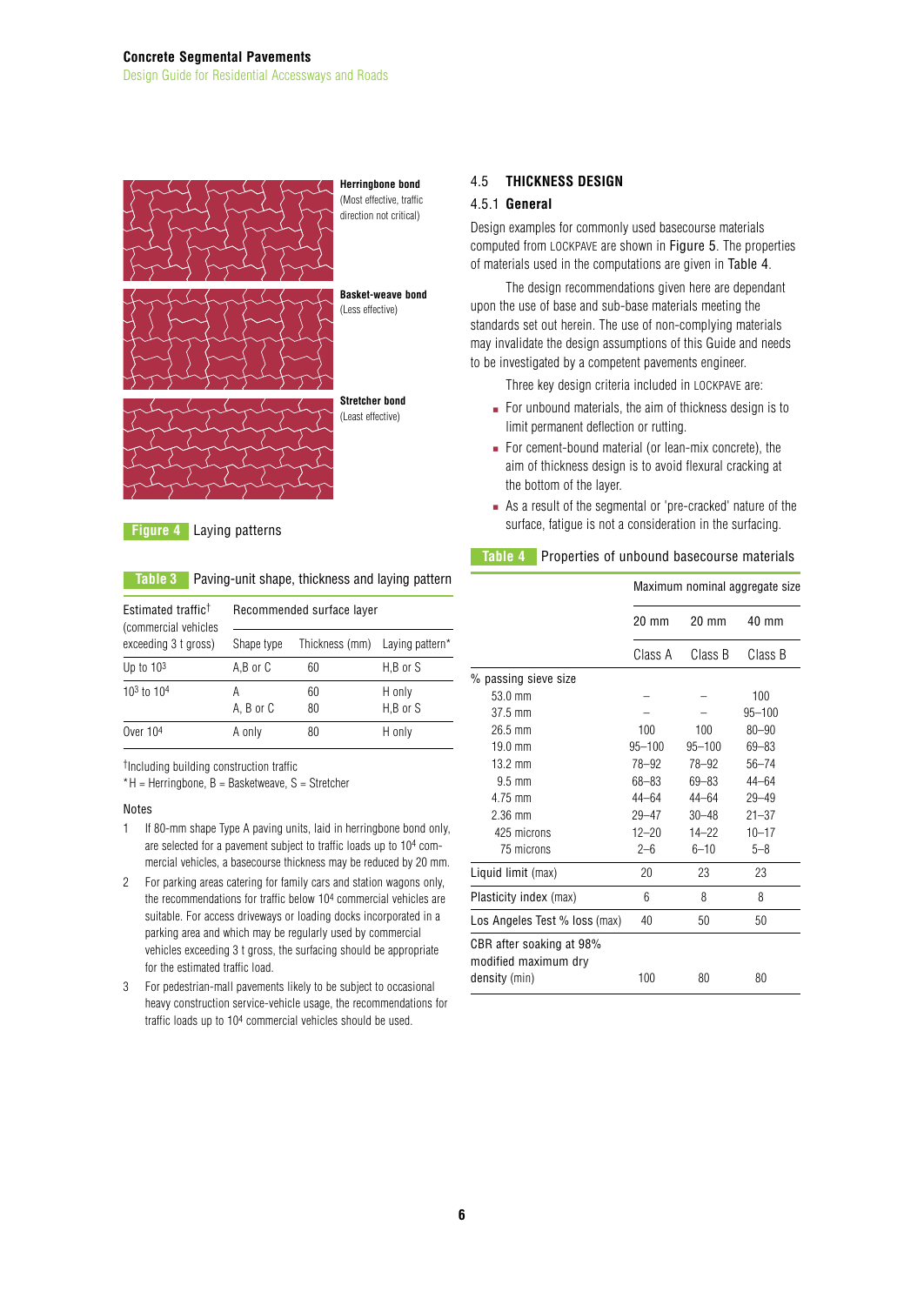#### **Concrete Segmental Pavements** Design Guide for Residential Accessways and Roads





Note: The above examples are computed directly from LOCKPAVE for illustrative purposes using the following design factors:

- Average drainage
- Default moduli for unbound and cementitious-bound crushed rock basecourse material respectively
- Traffic load safety factor = 1.0

They assume normal subgrade preparation only. They do not incorporate the use of any of the options included in the discussion on low-strength subgrades in Clause 4.5.2.

The charts are based on 80-mm Category A paving units (for 60-mm units, basecourse thickness can be generated from LOCKPAVE). For design traffic loadings below 104 commercial vehicles, 60-mm Category A, B or C units may be used as indicated in Table 3.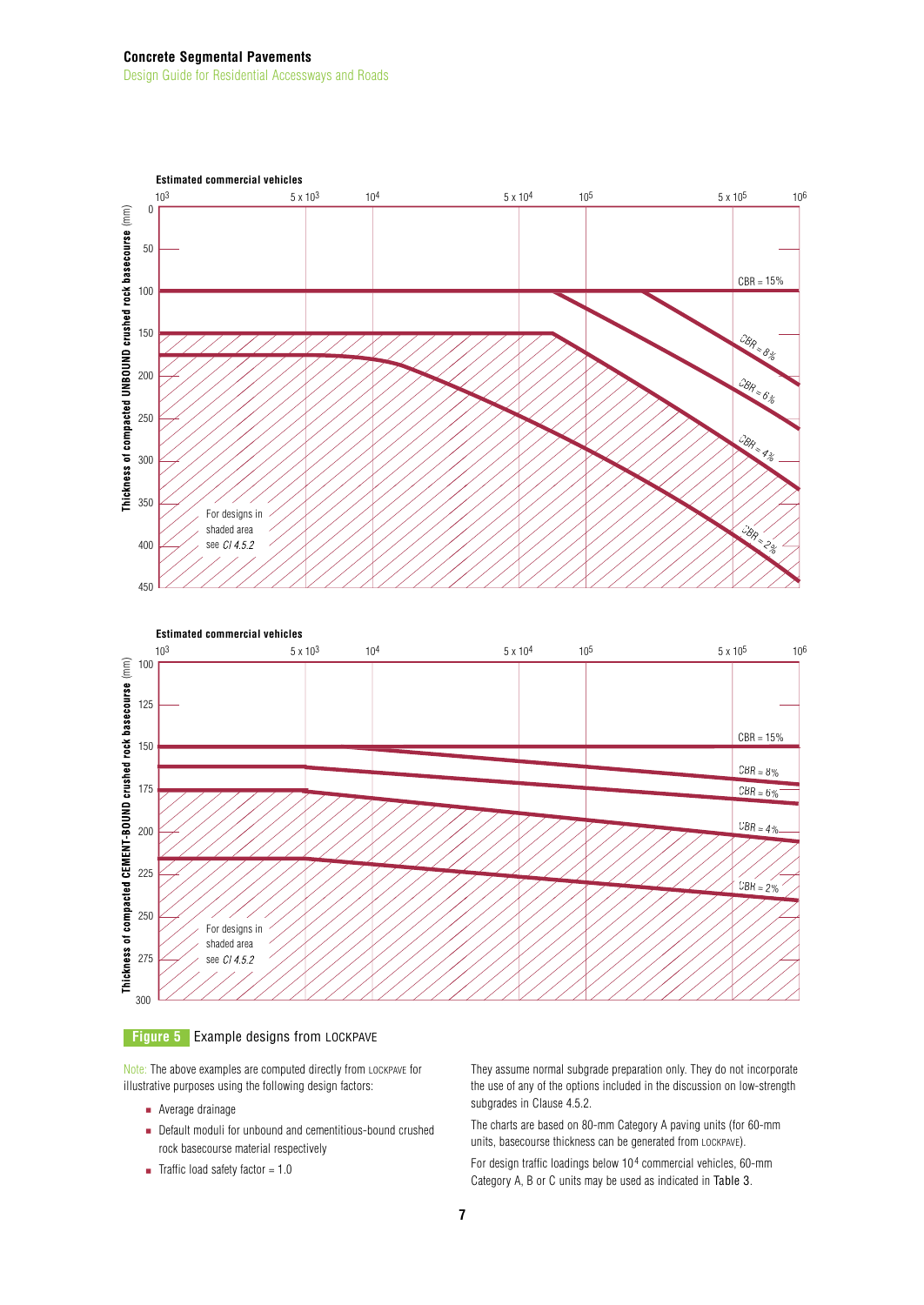#### 4.5.2 **Designs on Low-Strength Subgrades**

Irrespective of design loads, some low-strength subgrade soils may present construction difficulties which can be addressed by aspects of thickness design and materials selection.

For the purposes of this Guide, a low-strength subgrade is classified as one having a soaked CBR of 4%. Such subgrades can present difficulties in achieving a firm and stable platform for basecourse construction in their unmodified form using conventional compaction methods. The following options may be considered, subject to the designer's assessment of individual site conditions.

Stabilisation The subgrade may be suitable for chemical stabilisation by lime, fly ash, ground granulated slag or cement or some combination of these depending on subgrade material type, availability of stabilisation additives and required poststabilisation properties. For pavements within the scope of this Guide, a minimum compacted depth of stabilisation of 100 mm is recommended. LOCKPAVE provides for the design of segmental pavements incorporating a stabilised subgrade with unbound or bound basecourses.

The information in Figure 5 can be used to include improvements in the subgrade after stabilisation. Where a subgrade with a soaked CBR less than 2% is stabilised, an improved CBR value not exceeding 2% may be used for basecourse design. Where a subgrade with a soaked CBR in the range 2–4% is stabilised, an improved CBR value not exceeding 6% may be used for basecourse design.

NAASRA(14) provides guidance on materials and construction procedures suited to subgrade stabilisation.

Very Low-Strength Subgrades For very low-strength subgrades with a typical site CBR not exceeding about 2%, it may become necessary to use techniques that achieve a firm and stable platform for construction without compaction using rollers. Two typical solutions are:

*Lean-Mix Concrete* Provision of a layer of lean-mix concrete having a nominal minimum 28-day compressive strength of 5 MPa. For pavements designed for traffic up to 104 commercial vehicles, a thickness of 100 mm is suitable; and for higher traffic loads, 125 mm. These thicknesses may need to be increased for construction practicability if accurate subgrade trimming is difficult. The use of lean-mix concrete for stabilisation under the above conditions assumes that a separate basecourse may be required. Its use should not be confused with the use of lean-mix concrete discussed in Clause 4.5.3 below.

*Geotextile Fabric* Overlaying the subgrade with a layer of geotextile fabric sometimes with a coarse granular surcharge. The assessment of design subgrade CBR and other design factors after using a geofabric for subgrade stabilisation needs to be discussed with the fabric supplier and is outside the scope of this Guide. However, the use of woven geofabrics is generally to be preferred to other fabrics for this application.

#### 4.5.3 **Designs for Irregular-Shaped Areas**

Segmental paving is being successfully used for many irregularshaped trafficked pavements. A common instance is a commuter bus terminal either at a shopping centre or bus/rail interchange. Such terminals can have a 'sawtooth' kerb alignment to allow minimum distance for alighting passengers to reach covered ways. The use of graders/rollers in such situations for basecourse construction is difficult. A mass-placed lean-mix concrete basecourse without joints or reinforcement using manual paving screeds has been successfully used beneath segmental paving. The cost of this material can be offset by more convenient and faster basecourse construction.

Typical 28-day compressive strengths for lean-mix concrete are in the range 5–15 MPa, with elastic moduli in the range 10 000–15 000 MPa. For the range of traffic loadings and subgrade CBR values envisaged in this Guide, the LOCKPAVE software would indicate basecourse thicknesses using this material in the range 150–175 mm.

#### 4.5.4 **Basecourse Selection**

It is recommended that, at design feasibility stage at least, a cost comparison is made for a series of basecourse designs. In some cases, the increased cost of a higher quality basecourse may be offset by the reduced costs of shallower excavation and disposal of lesser amounts of excavated material, particularly in urban areas.

In general, a cement-bound basecourse will be less susceptible to the effects of moisture ingress in areas subject to heavy rainfall and will offer better performance.

Although provided as examples only, one trend apparent in Figure 5 for basecourse thickness needs to be understood. The design models used in LOCKPAVE for unbound and bound basecourse materials are different. As noted in Clause 4.5.1, the design of unbound layers is based on rutting, whilst the design of bound layers is based on fatigue cracking.

This introduces some apparent anomalies. For both light traffic and higher stiffness subgrade conditions, the design models yield a computed bound basecourse thicker than the unbound basecourse. Conversely, for both heavier traffic and lower subgrade stiffness, the computed bound basecourse is thinner than the unbound basecourse. The crossover points can be estimated from Figure 5. The comparison between computed bound and unbound thicknesses can serve as a guide to general conditions of traffic loading and soil conditions where economies in thickness can be obtained.

The final design decision can be made on an informed basis from an assessment of the combination of materials availability, costs and engineering judgement.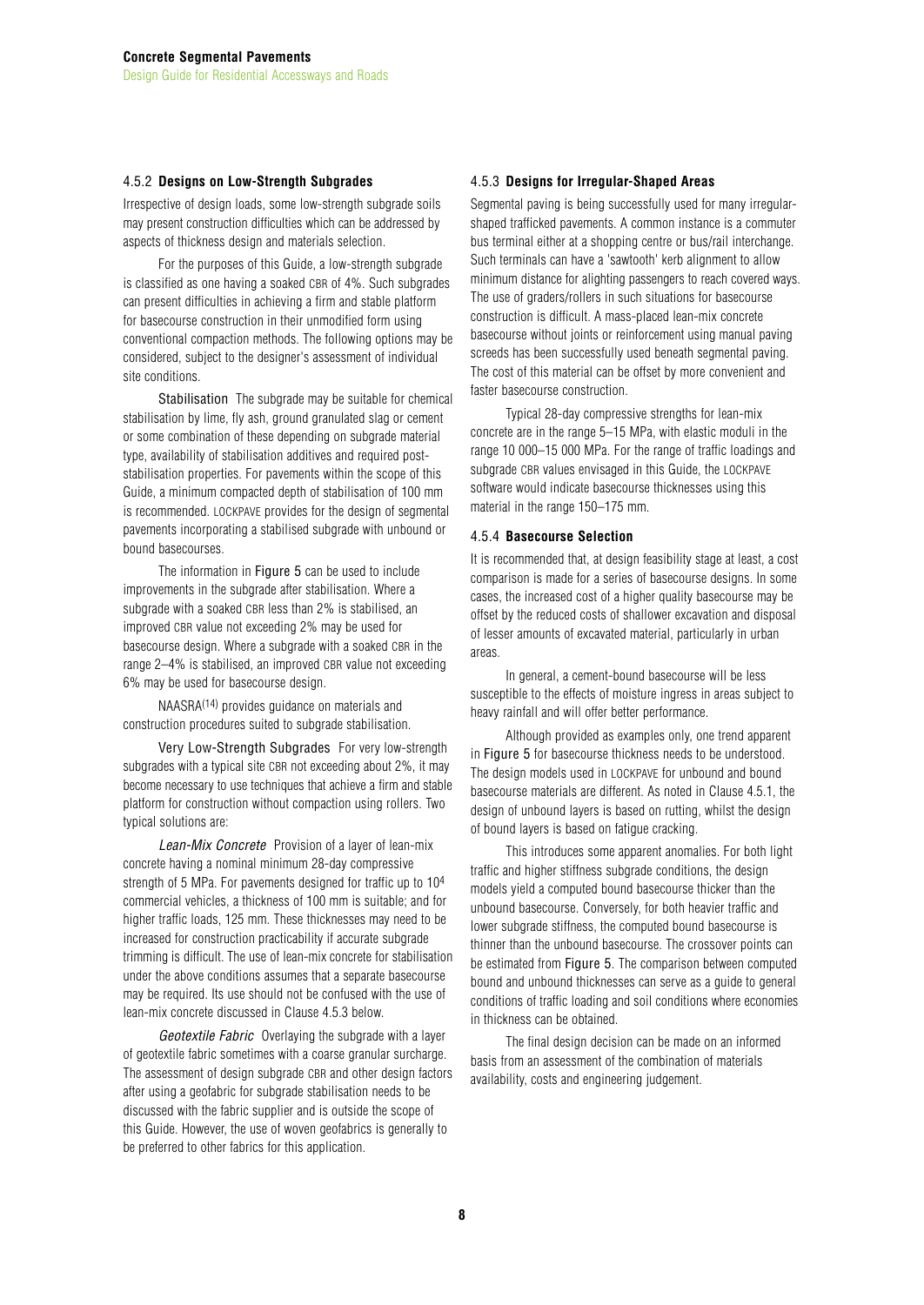# 5 Basecourse, Bedding and Jointing Materials

#### 5.1 **GENERAL**

To ensure good performance in a concrete segmental pavement, it is essential to use appropriate quality materials in the basecourse and bedding layers and in joint filling. It should not be assumed that the segmental pavers will compensate for, or in some way bridge over a poorly prepared subgrade or sub-quality basecourse or for the use of unsuitable quality materials. Information on materials used in a sub-base, where required, is given in Clause 4.5.2.

#### 5.2 **BASECOURSE MATERIALS**

#### 5.2.1 **General**

To maximise the use of economically available materials and as specifications vary among State and Municipal Authorities, the following information should be used as a guide to preferred minimum requirements only. Designers should take into account local specifications, materials availability and experience.

Information is given on three basecourse material types: unbound, cementitious-bound and cementitious-modified.

#### 5.2.2 **Unbound Materials**

Unbound materials should comply with local requirements for basecourse for an asphalt-surfaced pavement. The material may be either a crushed quarry material or a natural gravel.

Although not presented as a specification, the information in Table 4 is representative of specifications issued by Australian road authorities. Where, within the overall basecourse, a Class B material is used, it should be covered by not less than 125 mm compacted thickness of Class A material. It is preferable that no individual layer in the basecourse should have a compacted thickness less than 100 mm or more than 200 mm.

#### 5.2.3 **Cementitious-modified Materials**

Where materials described above are not locally available, lesser quality materials can sometimes be upgraded by the addition of small amounts of cementitious binder. The main aim is to reduce the plasticity of the untreated material. The binder type can be either a GP or GB cement in accordance with AS 3972.

For reasonably well graded granular materials, a binder content of about 3% by weight would usually be sufficient. In the absence of local experience, the actual content should be determined by laboratory testing and/or field trials. The binder can be incorporated through pugmills or purpose-built roadstabilisation plant. Graders or rotary hoes are inefficient and are not recommended for this type of work. The moisture content should not exceed that required for compaction in the field.

As the purpose of the modification is only to improve materials properties rather than to achieve significant strength, pavement design using these materials should proceed as it would for unbound material. Further information on cementitious modification is provided by NAASRA(14).

#### 5.2.4 **Cementitious-bound Materials**

These materials are designed to have sufficient strength and therefore elastic modulus for this property to be taken into account in thickness design.

In areas of high rainfall or where the water table is high, these materials offer improved performance compared with unbound materials. They are less susceptible to the effects of moisture ingress. Untreated materials should have properties not less than those meeting the properties designated for Class B materials in Table 4.

The strength of the bound material as measured by a 7-day unconfined compressive strength test should be consistent and not less than 2.5 MPa and not more than 5.0 MPa. Cementitious material meeting the requirements of a GP or GB cement in accordance with AS 3972 will usually be suitable. Where aggressive ground waters may be present, the use of a sulphate-resistant binder should be considered.

In the absence of local experience, the required binder content should be determined by laboratory testing. As a guide, a cement content in the range 3–5% by weight of untreated material will often be suitable. The moisture content should not exceed that required for field compaction, which should be to not less than 96% modified maximum density.

Equipment used for this type of material should be the same type as for cementitious-modified material.

#### 5.3 **BEDDING COURSE MATERIAL**

The quality of bedding course material and the uniformity of the bedding course have a critical effect on the pavement performance. Where these requirements are not met, localised differential settlement may occur early in the life of the pavement. Materials such as clean graded crushed quarry fines and good quality concreting sands have given good performance provided that the following requirements are met. In all cases, designers should seek the advice of local CMAA members as to the suitability of local materials based on experience in their use.

Table 5 details a grading envelope for bedding material that has given good performance based on dedicated research and experience(13).

Single-sized, gap-graded or material containing an excessive amount of fines will lead to reduced performance. The use of a cement-bound material is not recommended. When placed on the basecourse, the material should have a uniform moisture content. Saturated material should not be used. Moisture contents in the range 4–8% have been found to be suitable.

The material should be washed free of soluble salts or other contaminants which can cause or contribute to efflorescence.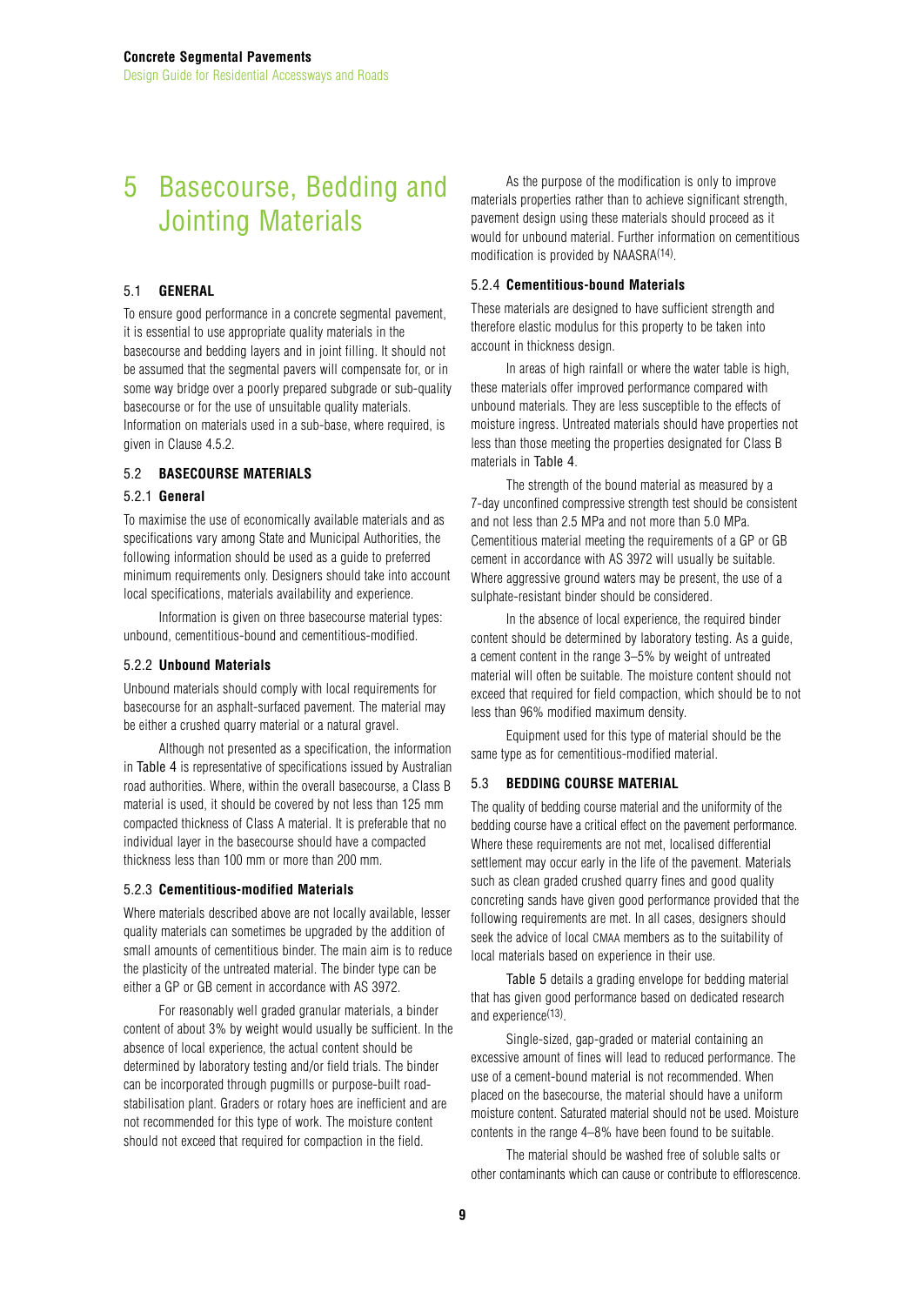# 5.4 **JOINT-FILLING MATERIAL**

The small gaps or joints between pavers, nominally 2–5 mm wide, are filled with a fine material. Table 6 details a grading envelope for joint-filling material which has given good performance based on dedicated research and experience(13).

Depending on local materials sources and experience, it may be possible to use the same material for both bedding and filling. Local CMAA members can provide information on this.

As with bedding material, the use of cement is not recommended. The filling material should be washed free of soluble salts or contaminants which cause or contribute to efflorescence.

The filling material can benefit from containing a small amount of dry clay or silt fines passing the 75-micron sieve. In this way, early water ingress through gaps can be controlled. Where used, an amount of fines in the range 5–10% has been found to give good results.

To assist in the complete filling of the gaps, the jointfilling material should be as dry as practicable when spread. Although more expensive, bagged and kiln-dried filling material incorporating additives which will give water-resistant properties after dampening are available in some areas.

#### **Table 5** Grading envelope for bedding material

| Sieve size  | % Passing  |  |
|-------------|------------|--|
| $9.52$ mm   | 100        |  |
| 4.75 mm     | $95 - 100$ |  |
| $2.36$ mm   | $80 - 100$ |  |
| $1.18$ mm   | $50 - 85$  |  |
| 600 microns | $25 - 60$  |  |
| 300 microns | $10 - 30$  |  |
| 150 microns | $5 - 15$   |  |
| 75 microns  | $0 - 10$   |  |

#### **Table 6** Grading envelope for joint-filling material

| Sieve size        | % Passing  |  |
|-------------------|------------|--|
| $2.36$ mm         | 100        |  |
| $1.18 \text{ mm}$ | $90 - 100$ |  |
| 600 microns       | $60 - 90$  |  |
| 300 microns       | $30 - 60$  |  |
| 150 microns       | $15 - 30$  |  |
| 75 microns        | $5 - 10$   |  |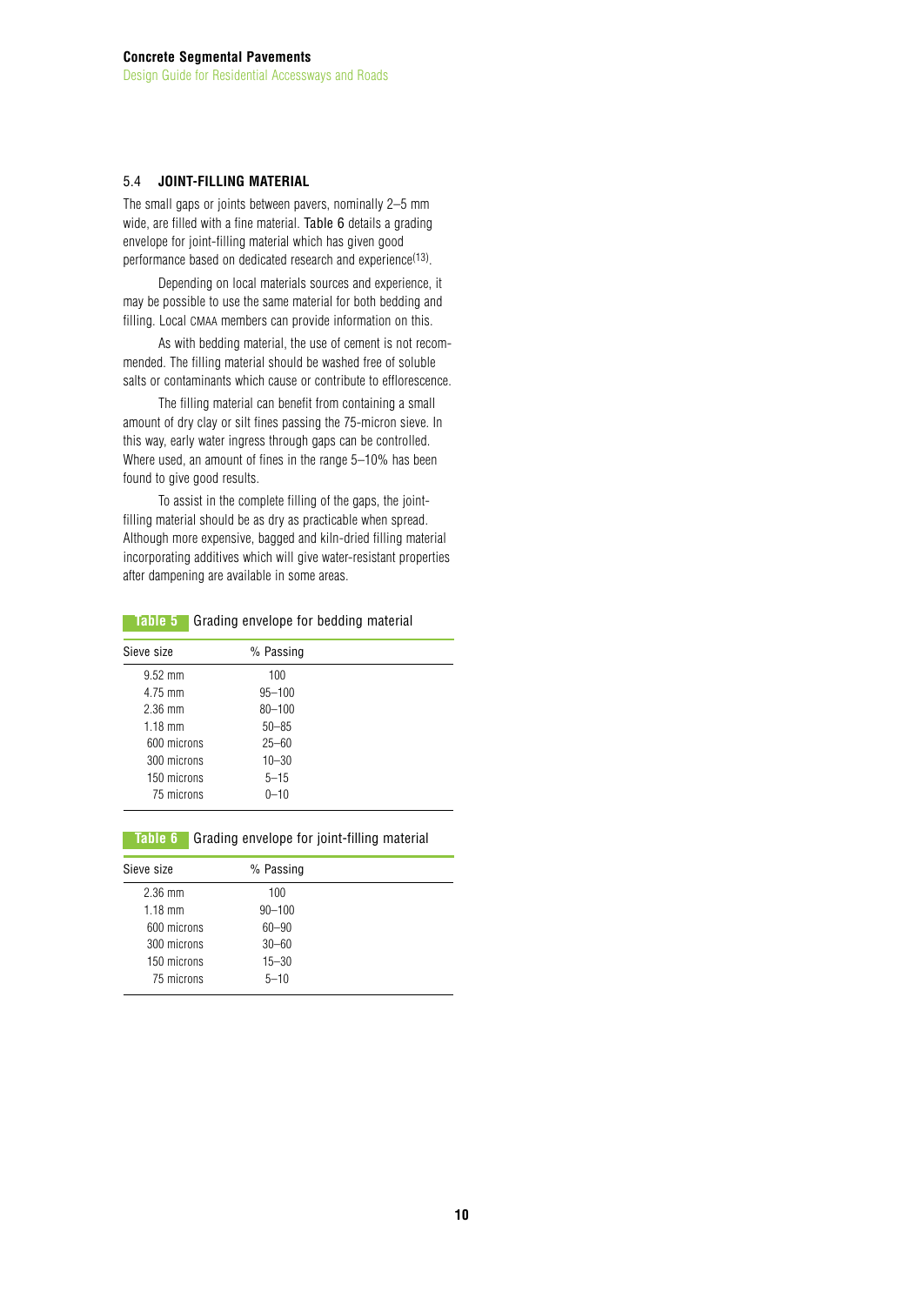# 6 References

1 Shackel B *Safety and Environmental Aspects of Concrete Segmental Paving* Proceedings of Biennial Conference, Concrete Masonry Association of Australia, 1986.

2 Kanzaki N et al *The Use of Interlocking Block Pavements for the Reduction of Traffic Accidents* Proceedings of 2nd International Conference – Concrete Block Paving, Delft University, 1984.

3 Pearson A R and Hodgkinson J R *A Performance Review of Concrete Segmental Pavements in Urban Redevelopment Projects* Proceedings of Seventh National Local Government Engineering Conference, Adelaide, September 1993

4 Shackel B *Design and Construction of Interlocking Concrete Block Pavements* Elsevier, 1990.

5 Lilley A A *A Handbook of Segmental Paving* E&FN Spon, 1991

6 Shackel B *Computer Methods for Segmental Concrete Pavement Design* Concrete Segmental Paving Workshop, Proceedings of Australian Road Research Board Conference, 1992.

7 Shackel B *An Experimental Investigation of Factors Influencing the Design of Interlocking Concrete block Pavements in Roads* Proceedings of Australian Road Research Board Conference, 1982.

8 Clark A J *Water Penetration Through Newly Laid Concrete Block Paving* Cement and Concrete Association (UK) Technical Report 529, 1979.

9 Pearson A R and Hodgkinson J R *Some Factors Affecting Success and Distress in Concrete Segmental Pavements in Australia* Proceedings of 4th International Conference – Concrete Block, New Zealand, 1992.

10 Potter D W and Donald G S *Structural Design of Road Pavements Workshop* Proceedings of Australian Road Research Board Conference, 1984.

11 Mulholland P J *A Structural Design Guide for Flexible Residential Street Pavements* Australian Road Research Board, Special Report No. 41, 1989.

12 AUSTROADS *A Guide to the Structural Design of Road Pavements*, 1992.

13 Shackel B *A Pilot Study of the Performance of Block Paving Under Traffic Using a Heavy Vehicle Simulator* Proceedings of Symposium on Precast Concrete Paving, Johannesburg, 1979.

14 NAASRA *Guide to Stabilisation in Roadworks,* 1986.

15 Shackel B *An Experimental Investigation of the Roles of Bedding and Jointing Sands in the Performance of Interlocking Concrete Block Pavements* Concrete Beton No. 19, 1980.

16 Sharp K G and Armstrong P J *The Performance of Concrete Block Pavements Constructed on Low CBR Subgrades* Proceedings of Australian Road Research Board Conference, 1984.